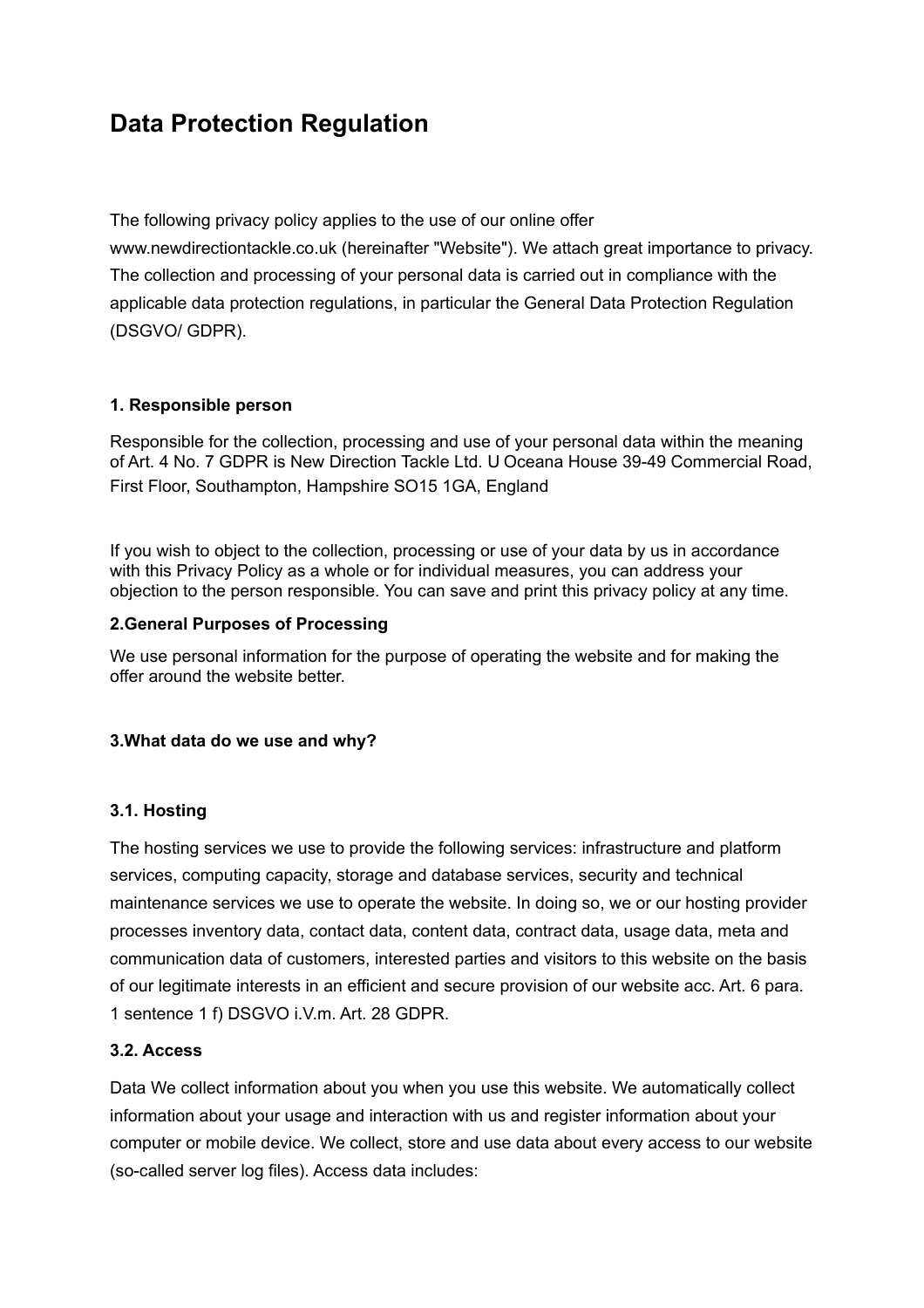-Name and URL of the retrieved file -date and time of retrieval -loaded dataset -message about successful retrieval (HTTP response code) -Browser type and browser version -operating system -Referer URL (ie, the previously visited page) sites owned by the user's system to be accessed through our website - Internet service providers of the user - IP address and the requesting providers We use this log data without assignment to you or any profiling for statistical analysis for the purpose of operating, security and optimizing our website, but also for the anonymous recording of the number of visitors to our website (traffic) as well as the extent and nature of the use of our website and services, as well as for billing purposes in order to measure the number of clicks received from cooperation partners. This information enables us to provide personalized and location-based content, analyze traffic, troubleshoot and improve our services. This is also our legitimate interest in accordance with Article 6 paragraph 1 p. 1 f) GDPR. We reserve the right to check the log data retrospectively if, on the basis of concrete evidence, the legitimate suspicion of unlawful use exists. We store IP addresses in the log files for a limited period if necessary, for security purposes or for the provision of services or the billing of a service, eg. Eg if you use one of our offers. After termination of the order process or after receipt of payment, we will delete the IP address if it is no longer required for security purposes. We store IP addresses even if we have a specific suspicion of a crime in connection with the use of our website. In addition, as part of your account, we save the date of your last visit (for example, when registering, logging in, clicking links, etc.).

#### **3.3. Cookies**

We use so-called session cookies to optimize our website. A session cookie is a small text file that is sent by the respective servers when visiting a website and stored on your hard disk. As such, this file contains a so-called session ID, with which various requests from your browser can be assigned to the shared session. This will allow your computer to be recognized when you return to our website. These cookies are deleted after you close your browser. They serve z. For example, you can use the shopping cart feature across multiple pages. We also use a small amount of persistent cookies (also small text files that are stored on your device) that remain on your device and allow us to recognize your browser the next time you visit it. These cookies are stored on your hard drive and delete themselves after the given time. Their lifespan is 1 month to 10 years. In this way, we can present our offer in a more user-friendly, effective and secure way and, for example, show you information tailored to your interests on the page. Our legitimate interest in the use of cookies in accordance with Article 6 para. 1 sentence 1 f) GDPR is to make our website more user-friendly, effective and secure. The cookies store about the following data and information:

-Log-In-Information -Language Settings-Entered Keywords -Information about the number of visits to our website and use of individual features of our website. When the cookie is activated, it will be assigned an identification number and no assignment of your personal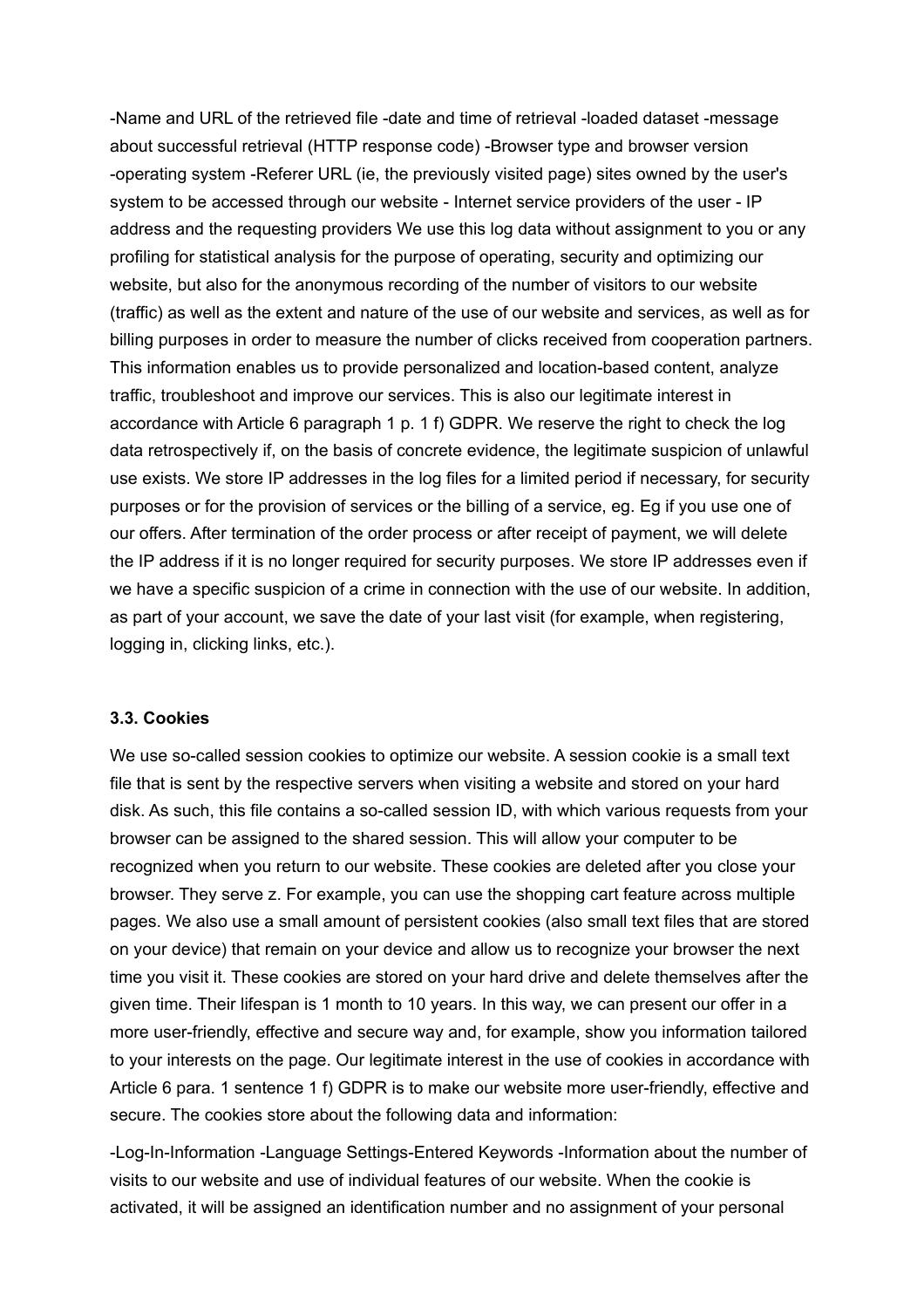data to this identification number will be made. Your name, IP address or similar data that would allow the cookie to be associated with you will not be inserted into the cookie. Based on the cookie technology, we only receive pseudonymous information, for example, which pages of our shop were visited, which products were viewed, etc. You can set your browser so that you are informed in advance about the setting of cookies and decide on a case-bycase basis You may choose to opt-out of cookies for specific cases or generally, or to prevent cookies altogether. This may limit the functionality of the website.

# **3.4. Data for the fulfilment of our contractual obligations**

We process personal data that we need to fulfil our contractual obligations, such as name, address, e-mail address, ordered products, billing and payment data. The collection of this data is required for the conclusion of the contract. The deletion of the data takes place after expiry of the warranty periods and legal retention periods. Any data associated with a user account (see below) will in any case be retained for the time this account is maintained. The legal basis for the processing of this data is Article 6 (1) sentence 1 (b) GDPR, because this data is needed so that we can fulfil our contractual obligations to you.

# **3.5. Your Personal Account**

Dealers can create a user account on our website, which we configure and activate in advance. If you wish this, we need the personal data requested during login. Later logins will only require your email or username and the password you have chosen. For the new registration we collect master data (eg name, address), communication data (eg e-mail address) and payment data (bank details) as well as access data (user name and password). In order to ensure your proper registration and to prevent unauthorized log-ins by third parties, you will receive an activation link by e-mail after your registration in order to activate your account. Only after registration, we permanently store the data transmitted by you in our system. You can have a user account created at any time deleted from us, without incurring any costs other than the transmission costs according to the basic rates. A text message to the contact details referred to in point 1 (eg e-mail, fax, letter) is sufficient. We will then delete your stored personal data, as far as we do not have to store them for the processing of orders or due to legal storage obligations. The legal basis for the processing of this data is your consent in accordance with Art. 6 (1) sentence 1 a) GDPR.

## **3.6. Newsletter**

To register for the newsletter, the data requested in the registration process is required. The registration for the newsletter will be logged. After registering, you will receive a message on the specified email address requesting confirmation of your registration ("Double Opt-in").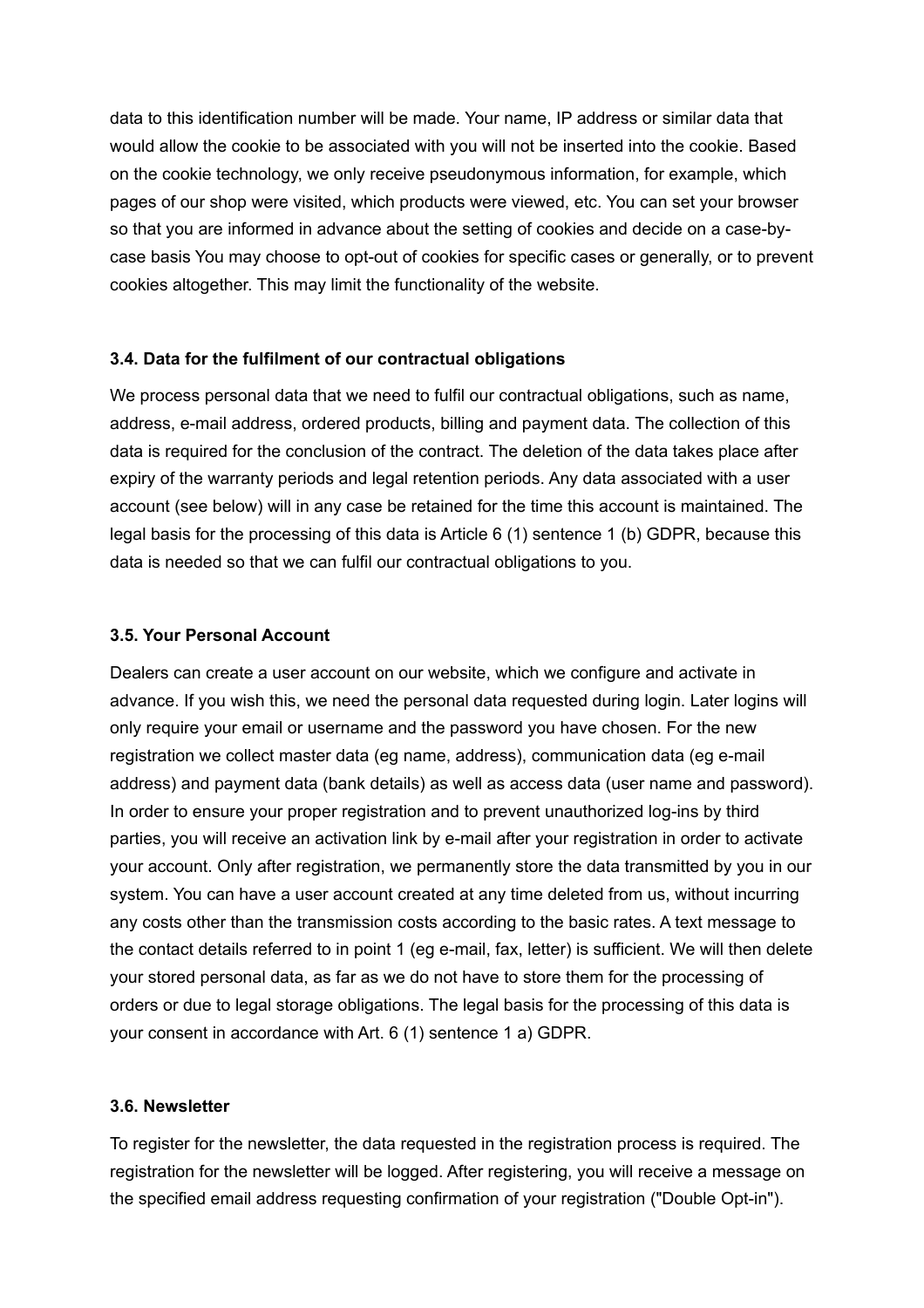This is necessary so that third parties can not register with their email address. You can always revoke your consent to receive the newsletter and thus unsubscribe from the newsletter. We save the log-in details as long as they are needed for sending the newsletter. The logging of the application and the shipping address are stored as long as there was an interest in the proof of the originally given consent, as a rule, these are the limitation periods for civil claims, thus a maximum of three years. Legal basis for sending the newsletter is your consent acc. Art. 6 para. 1 sentence 1 a) in conjunction with Art. 7 DSGVO in conjunction with § 7 (2) no. 3 UWG. Legal basis for logging the application is our legitimate interest in proving that the shipment was made with your consent. You can cancel the application at any time, without incurring any costs other than the transmission costs according to the basic rates. A text message to the contact details referred to in point 1 (eg e-mail, fax, letter) is sufficient. Of course, you will also find an unsubscribe link in every newsletter.

# **3.7. Product Recommendations**

Regardless of the newsletter, we will send you regular product recommendations by e-mail. In this way, we will provide you with information about products from our offering that you may be interested in based on your recent purchases of goods or services from us. We comply strictly with the legal requirements. You can object to this at any time without incurring any costs other than the transmission costs according to the basic tariffs. A text message to the contact details referred to in point 1 (eg e-mail, fax, letter) is sufficient. Of course, you will also find an unsubscribe link in every e-mail. Legal basis for this is the legal permission according to Art. 6 Abs. 1 S. 1 f) DSGVO in connection with § 7 Abs. 3 UWG.

# **3.8. E-Mail Contact**

If you contact us (eg via contact form or e-mail), we will process your details for the processing of the inquiry as well as for the case that follow-up questions arise. If the data processing takes place for the execution of pre-contractual measures, which take place upon your request, or, if you are already our customer, for the execution of the contract, the legal basis for this data processing is Art. 6 para. 1 p. 1 b) DSGVO. We process further personal data only if you consent to it (Article 6 (1) sentence 1 a) GDPR) or we have a legitimate interest in the processing of your data (Article 6 (1) sentence 1 f) GDPR) , A legitimate interest lies z. For example, respond to your email.

## **4.Google Analytics**

We use Google Analytics, a web analytics service provided by Google Inc. ("Google"). Google Analytics uses so-called "cookies", text files that are stored on your computer and that allow an analysis of the use of the website by you. The information generated by the cookie about the use of this website by the site visitors are usually transmitted to a Google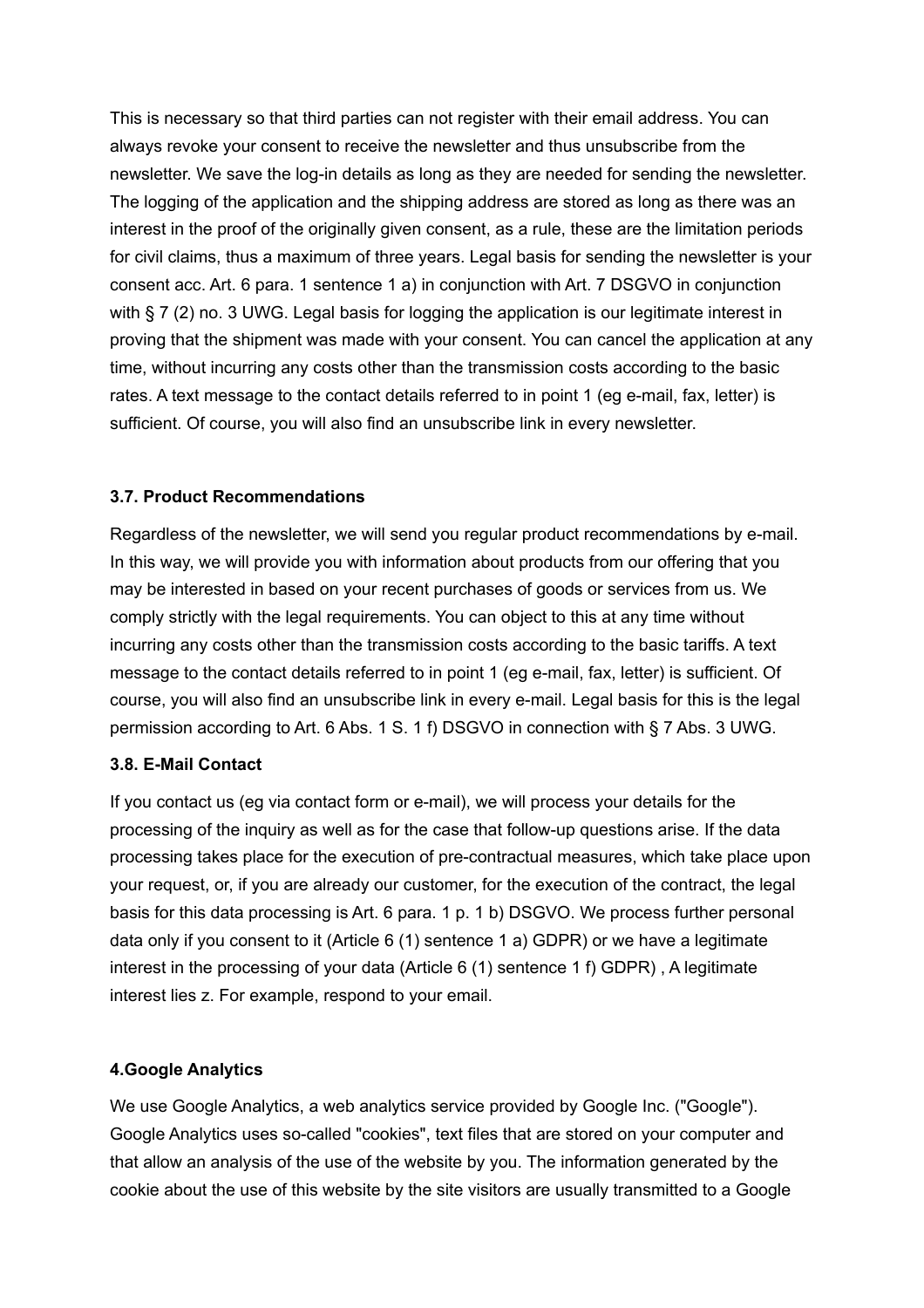server in the USA and stored there. This is also our legitimate interest in accordance with Article 6 paragraph 1 p. 1 f) GDPR.

Person one of the integrated on our website Twitter buttons, the data and information transmitted to the personal Twitter user account of the person concerned are assigned and stored by Twitter and processed. Twitter always receives information via the Twitter component that the person concerned has visited our website if the person concerned simultaneously logs on to Twitter at the time of access to our website; this takes place regardless of whether the affected person clicks on the Twitter component or not. If such a transfer of this information to Twitter is not wanted by the person concerned, it can prevent the transfer by logging out of their Twitter account before calling our website. Twitter's applicable privacy policy is [https://twitter.com/privacy?lang=dealable.](https://twitter.com/privacy?lang=dealable)

# **4.1. Privacy Policy on Use and Use of Instagram**

The controller has integrated components of the Instagram service on this website. Instagram is a service that qualifies as an audiovisual platform, allowing users to share photos and videos, as well as to redistribute such data across social networks. The operating company of Instagram's services is Instagram LLC, 1 Hacker Way, Building 14 First Floor, Menlo Park, CA, USA. Each time one of the individual pages of this website is called up by the controller and an Instagram component (Insta-Button) has been integrated, the internet browser on the information technology system of the person concerned automatically becomes the respective Instagram component causes a representation of the corresponding component of Instagram to be downloaded. As part of this technical process, Instagram is aware of which specific bottom of our website is visited by the person concerned. If the person is logged in to Instagram at the same time, Instagram recognizes with each visit to our website by the person concerned and during the entire duration of the visit

residing on our website, which concrete page visits the affected person. This information is collected through the Instagram component and assigned through Instagram to the affected person's Instagram account. If the person concerned activates one of the Instagram buttons integrated on our website, the data and information transmitted with it are assigned to the personal Instagram user account of the person concerned and saved and processed by Instagram. Instagram always receives information via the Instagram component that the person concerned has visited our website if the person concerned is simultaneously logged in to Instagram at the time of access to our website; this happens regardless of whether the person clicks on the Instagram component or not. If such information is not intended to be transmitted to Instagram by the person concerned, the latter can prevent the transmission by logging out of her Instagram account before calling our website. Additional information and Instagram's privacy policy can be found athttps: //help.instagram.com/155833707900388 andhttps: //www.instagram.com/about/legal/privacy/.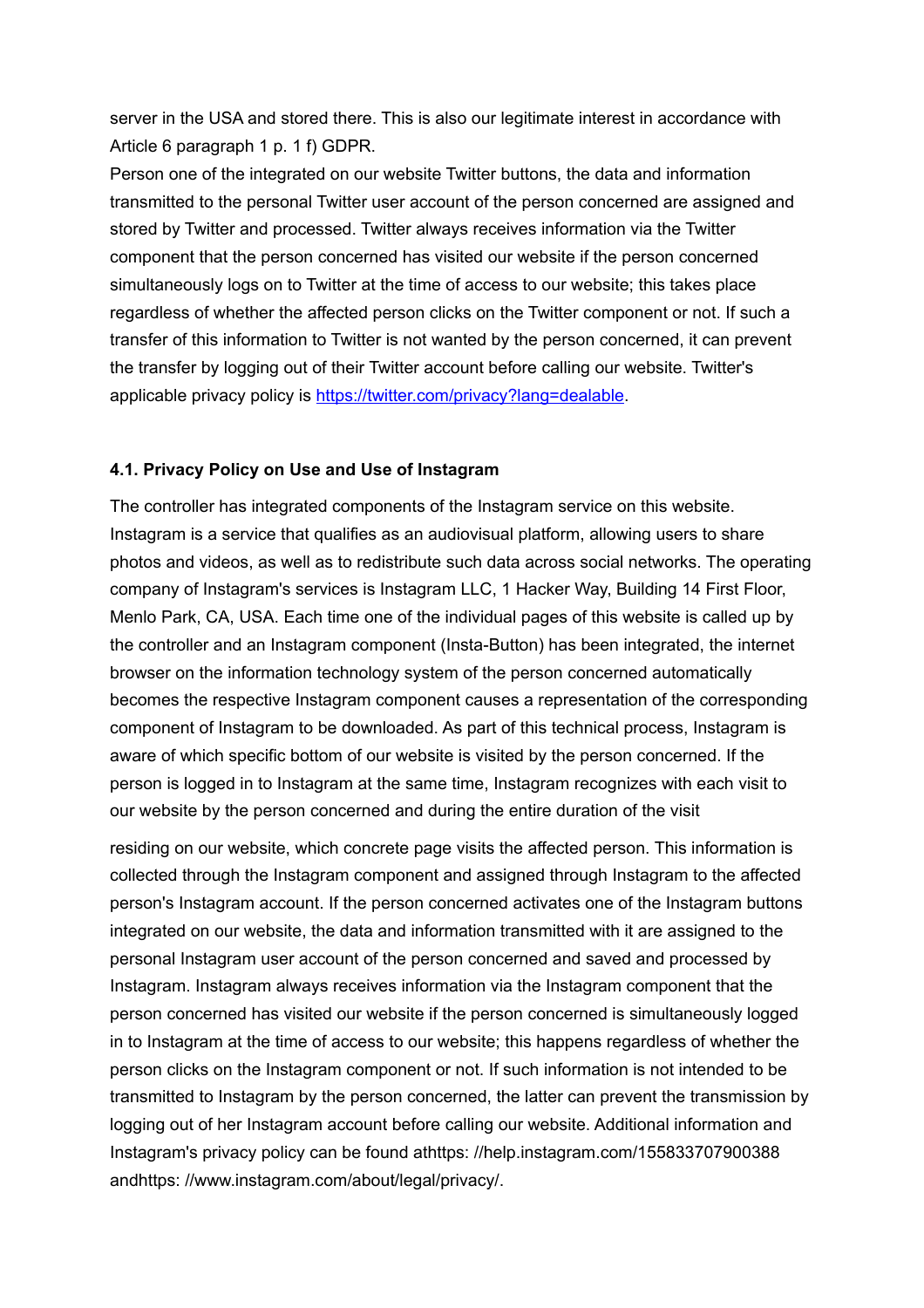#### **4.2 Privacy Policy on the Use and Use of Twitter**

The controller has integrated Twitter components into this site. Twitter is a multilingual, publicly accessible microblogging service where users can post and distribute tweets, which are limited to 280 characters. These short messages are available to anyone, including non-Twitter subscribers. The tweets are also displayed to the so-called followers of the respective user. Followers are other Twitter users who follow a user's tweets. Twitter also allows you to address a broad audience via hashtags, links or retweets. The operating company of Twitter is Twitter, Inc., 1355 Market Street, Suite 900, San Francisco, CA 94103, USA. Each time one of the individual pages of this website, which is operated by the controller and on which a Twitter component (Twitter button) has been integrated, the Internet browser on the information technology system of the person concerned is automatically activated by the respective Twitter component causes to download a presentation of the corresponding Twitter component of Twitter. More information about the Twitter buttons is available at http:// about.twitter.com/resources/buttons. As part of this technical process, Twitter receives information about which specific subpage of our website is visited by the person concerned. The purpose of the integration of the Twitter component is to enable our users to redistribute the contents of this website, to make this website public in the digital world and to increase our visitor numbers. If the data subject is simultaneously logged in to Twitter, Twitter recognizes with each visit to our website by the data subject and during the entire duration of each stay on our website, which specific underside of our website visited the person concerned. This information is collected through the Twitter component and assigned by Twitter to the affected person's Twitter account. Press the affected one

Person one of the integrated on our website Twitter buttons, the data and information transmitted to the personal Twitter user account of the person concerned are assigned and stored by Twitter and processed. Twitter always receives information via the Twitter component that the person concerned has visited our website if the person concerned simultaneously logs on to Twitter at the time of access to our website; this takes place regardless of whether the affected person clicks on the Twitter component or not. If such a transfer of this information to Twitter is not wanted by the person concerned, it can prevent the transfer by logging out of their Twitter account before calling our website. Twitter's applicable privacy policy is https://twitter.com/privacy?lang=dealable.

#### **4.3. Privacy Policy on Use and Use of YouTube**

The controller has incorporated YouTube components on this site. YouTube is an internet video portal that allows video publishers to freely watch video clips and other users for free viewing, rating and commenting. YouTube allows the publication of all types of videos, so that both complete film and television broadcasts, but also music videos, trailers or user-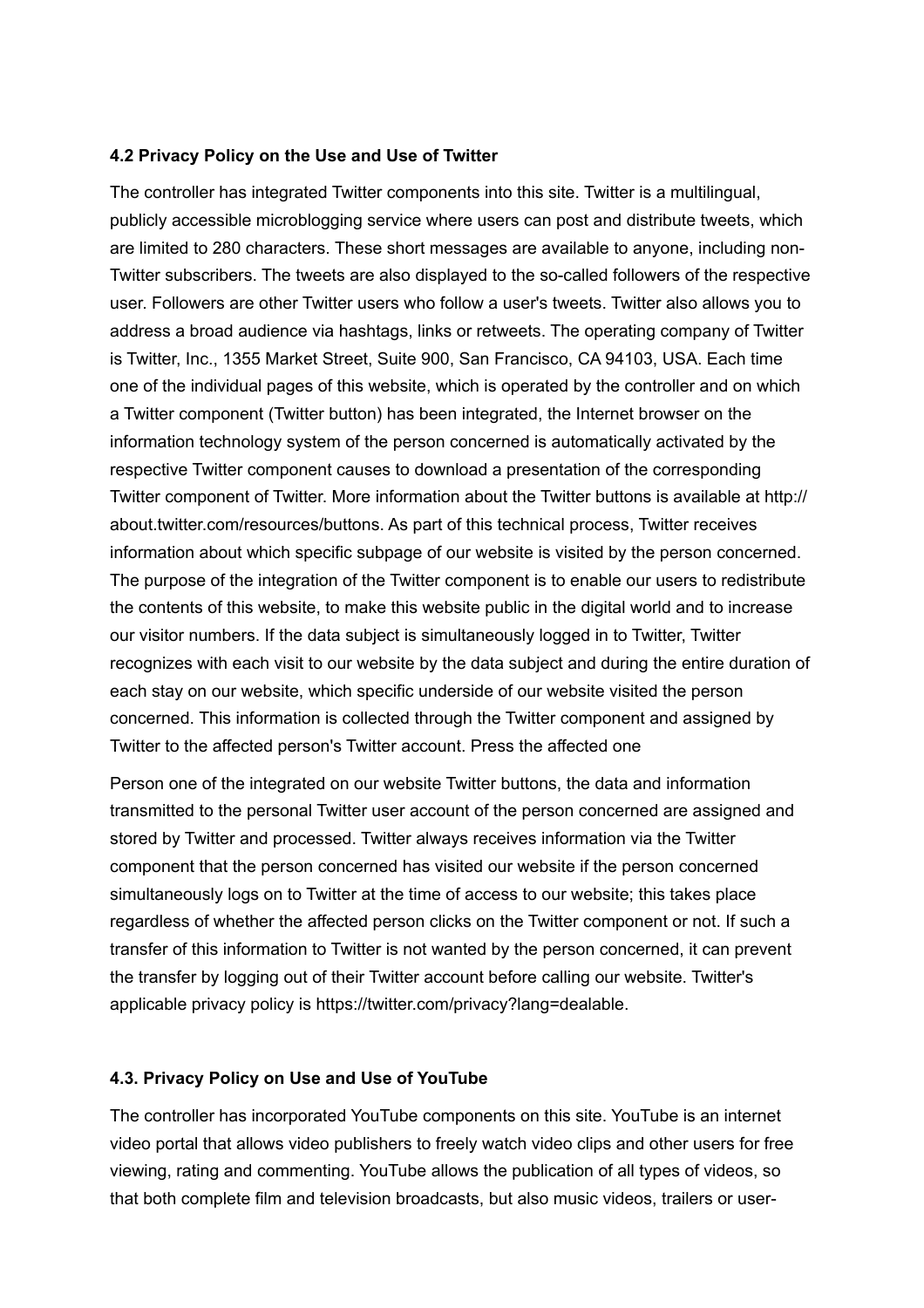made videos via the Internet portal are available. YouTube's operating company is YouTube, LLC, 901 Cherry Ave., San Bruno, CA 94066, USA. YouTube, LLC is a subsidiary of Google Inc., 1600 Amphitheater Pkwy, Mountain View, CA 94043-1351, USA. Each visit to one of the pages of this website operated by the controller and incorporating a YouTube component (YouTube video) automatically causes the Internet browser on the subject's information technology system to be represented by the respective YouTube component to download an illustration of the corresponding YouTube component from YouTube. More information about YouTube can be found at https: //www.youtube.com/yt/about/en/. As part of this technical process, YouTube and Google will be aware of which specific bottom of our site the person is visiting. If the person is logged in to YouTube at the same time, YouTube recognizes by calling a sub-page that contains a YouTube video, which specific bottom of our website the affected person visits. This information will be collected by YouTube and Google and associated with the affected person's YouTube account. YouTube and Google will always receive information through the YouTube component that the data subject has visited our website if the data subject is simultaneously logged into YouTube at the time of access to our website; this happens regardless of whether the person clicks on a YouTube video or not. Is not such a transfer of this information to YouTube and Google of the person concerned

This can prevent the transmission by logging out of your YouTube account before calling our website. YouTube's privacy policy, available at http://www.google.com/intl/en/policies/ privacy/, identifies the collection, processing, and use of personally identifiable information by YouTube and Google.

#### **4.4. Data protection provisions on the use and use of Facebook**

The controller has integrated components of the company Facebook on this website. Facebook is a social network. A social network is an Internet-based social meeting place, an online community that usually allows users to communicate with each other and interact in virtual space. A social network can serve as a platform for sharing views and experiences, or allows the Internet community to provide personal or business information. Facebook allows social network users to create private profiles, upload photos and socialize via friend requests. The operating company of Facebook is Facebook, Inc., 1 Hacker Way, Menlo Park, CA 94025, USA. The person responsible for the processing of personal data, if an affected person lives outside the US or Canada, is Facebook Ireland Ltd., 4 Grand Canal Square, Grand Canal Harbor, Dublin 2, Ireland. Each time one of the individual pages of this website, which is operated by the controller and on which a Facebook component (Facebook plug-in) is integrated, the Internet browser on the information technology system of the person concerned is automatically activated by the respective Facebook Component causes a representation of the Facebook Facebook component to download. An overview of all Facebook plug-ins can be found at https: //developers.facebook.com/docs/plugins/? Locale = en\_US. As part of this technical process, Facebook receives information about which specific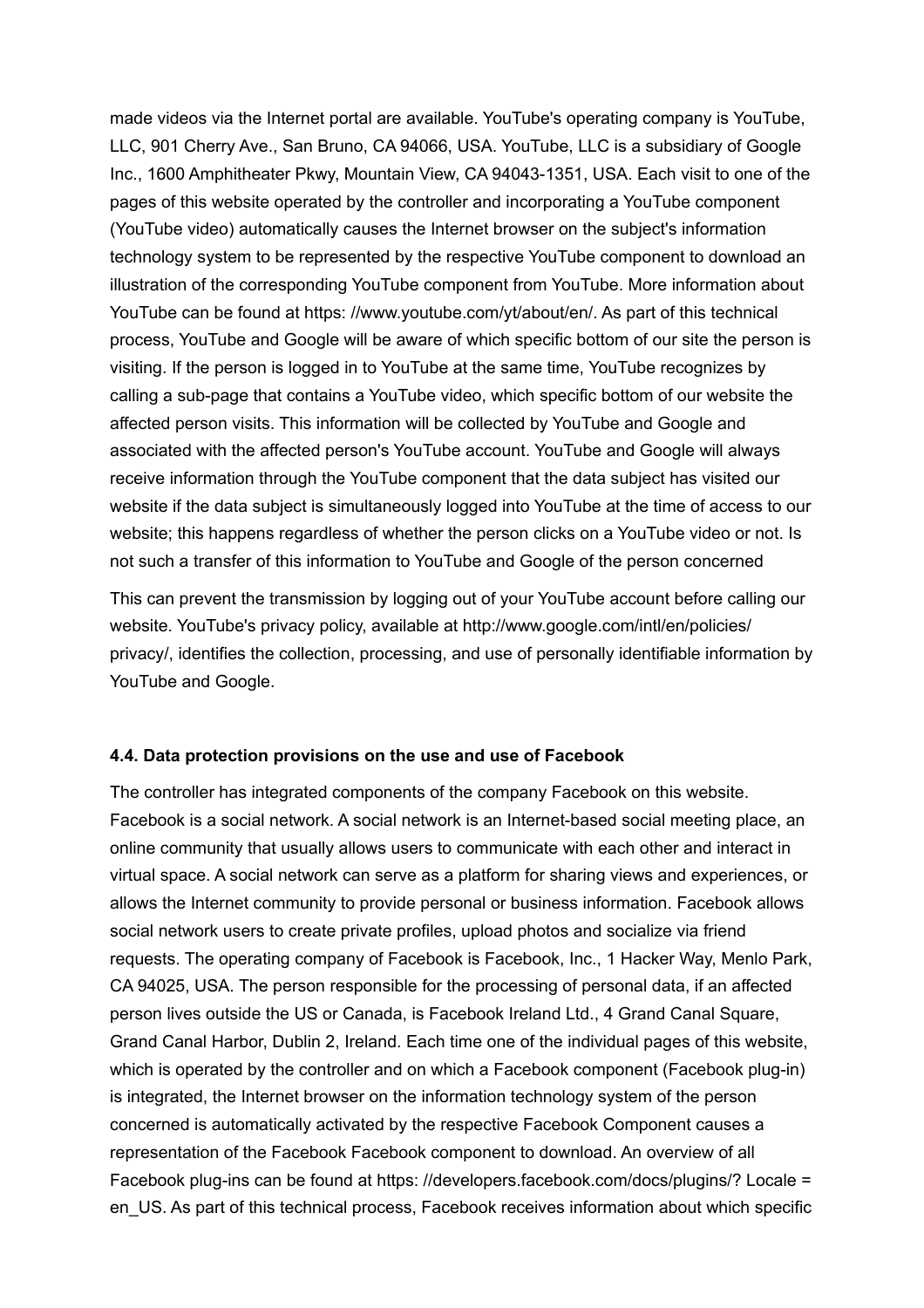subpage of our website is visited by the person concerned. If the person concerned is simultaneously logged in to Facebook, Facebook recognizes with each visit to our website by the data subject and during the entire duration of the respective stay on our website, which specific underside of our website visited the person concerned. This information is collected through the Facebook component and assigned by Facebook to the respective Facebook account of the data subject. If the person concerned activates one of the Facebook buttons integrated on our website, for example the "Like" button, or if the person concerned makes a comment, Facebook assigns this information to the personal Facebook user account of the person concerned and saves this personal data , Facebook always receives information via the Facebook component that the data subject has visited our website if the data subject is simultaneously logged in to Facebook at the time of access to our website; this takes place regardless of whether the person concerned clicks on the Facebook component or not. If such a transfer of this information to Facebook is not wanted by the person concerned, it can prevent the transfer by logging out of their Facebook account before calling our website. The data policy published by Facebook, which can be accessed at https: //de-de.facebook.com/ about/privacy/, provides information on the collection, processing and use of personal data by Facebook. It also explains which options Facebook offers to protect the privacy of the data subject. In addition, different applications are available, which make it possible to suppress data transmission to Facebook. Such applications can be used by the data subject to suppress data transmission to Facebook.

#### **4.5. Payment: Privacy Policy PayPal as payment method**

The controller has integrated on this website PayPal components. PayPal is an online payment service provider. Payments are made through so-called PayPal accounts, which are virtual private or business accounts. In addition, PayPal has the ability to process virtual payments through credit cards if a user does not have a PayPal account. A PayPal account is managed via an email address, which is why there is no classic account number. PayPal makes it possible to initiate online payments to third parties or to receive payments. PayPal also takes on trustee functions and offers buyer protection services. The European operating company of PayPal is PayPal (Europe) S.à.r.l. & Cie. S.C.A., 22-24 Boulevard Royal, 2449 Luxembourg, Luxembourg. If the data subject selects "PayPal" as a payment option during the ordering process in our online shop, data of the data subject will be automatically transmitted to PayPal. By selecting this payment option, the data subject consents to the transfer of personal data required for payment processing. The personal data transmitted to PayPal are usually first name, last name, address, email address, IP address, telephone number, mobile phone number or other data required for payment processing. For the execution of the purchase contract also necessary personal data, which are in connection with the respective order. The purpose of the transmission of the data is payment processing and fraud prevention. The controller will provide PayPal with personally identifiable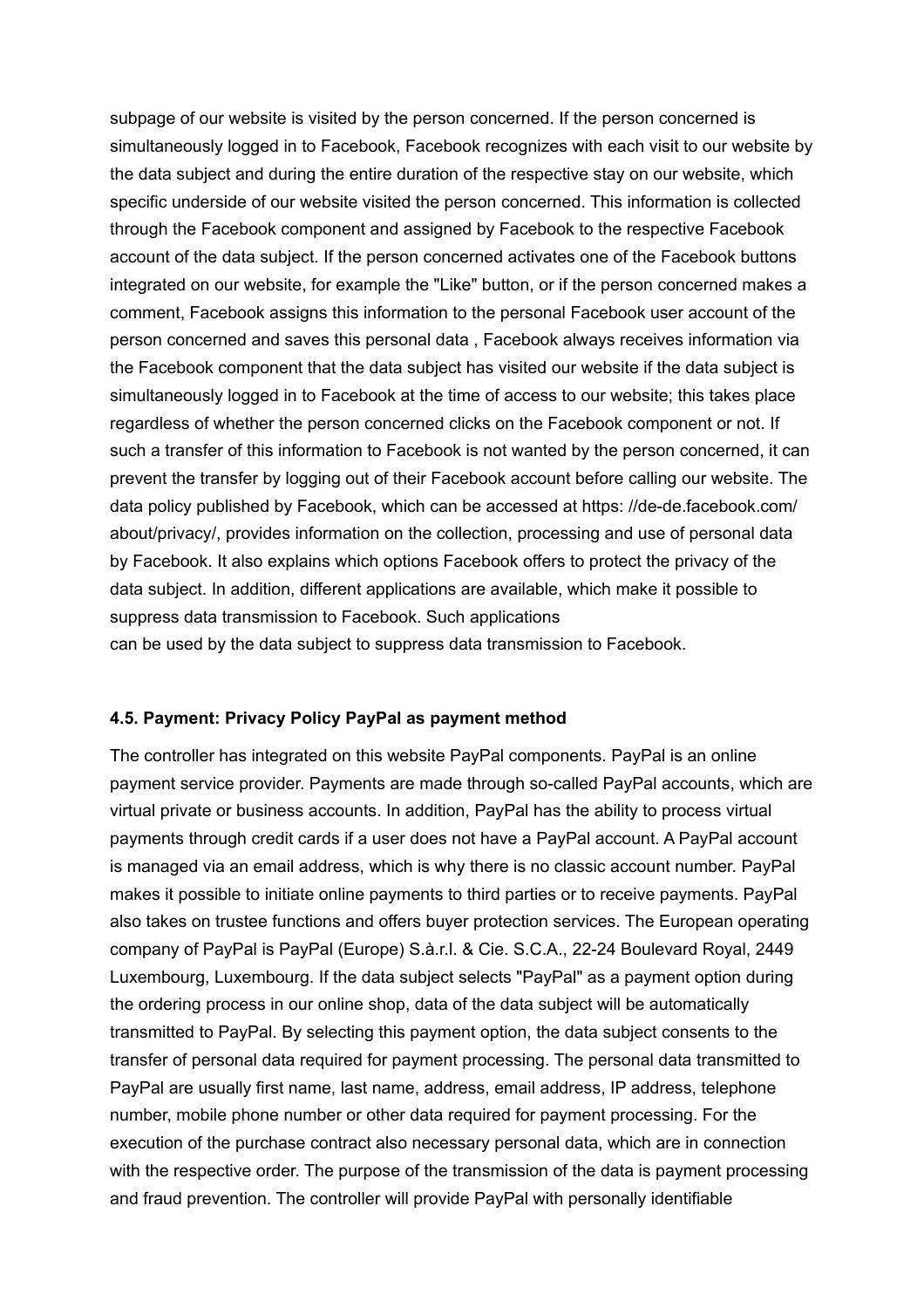information, in particular if there is a legitimate interest in the transfer. Personal data exchanged between PayPal and the controller may be transmitted by PayPal to credit reporting agencies. This transmission aims at the identity and credit check. PayPal may disclose personal information to affiliates and service providers or subcontractors, to the extent necessary to fulfil the contractual obligations or to process the data on behalf of the customer. The data subject has the option to revoke the consent to the handling of personal data against PayPal at any time. A revocation has no effect on personal data that must be processed, used or transmitted for (contractual) payment processing.

PayPal's applicable privacy policy can be accessed at https: //www.paypal.com/uk/webapps/ mpp/ua/privacy-full.

# **5.Storage duration**

Unless specifically stated, we store personal data only as long as necessary for the fulfilment of the purposes pursued. In some cases, the legislator provides for the retention of personal data, for example in tax or commercial law. In these cases, the data will be stored by us only for these legal purposes, but not otherwise processed and deleted after expiration of the statutory retention period.

## **6. Your rights as a data controller**

In accordance with the applicable laws, you have various rights regarding your personal data. If you would like to assert these rights, please send your request by e-mail or by post with a clear identification of your person to the address stated in section 1. Below is an overview of your rights.

## **6.1. Right on confirmation and information**

You have the right to clear information about the processing of your personal data. In particular: You have the right at any time to obtain confirmation from us as to whether personal data relating to you are being processed. If this is the case, you have the right to request free information from us about the personal data stored with you and a copy of this data. Furthermore, there is a right to the following information: 1.the processing purposes; 2.the categories of personal data being processed; 3.the recipients or categories of recipients to whom the personal data have been or are being disclosed, in particular in the case of beneficiaries in third countries or international organizations; 4. if possible, the planned duration for which the personal data will be stored or, if this is not possible, the criteria for determining that duration; 5.the existence of a right to rectification or erasure of personal data concerning you or to restriction of processing by the controller or a right to object to such processing; 6.the existence of a right of appeal to a supervisory authority; 7.if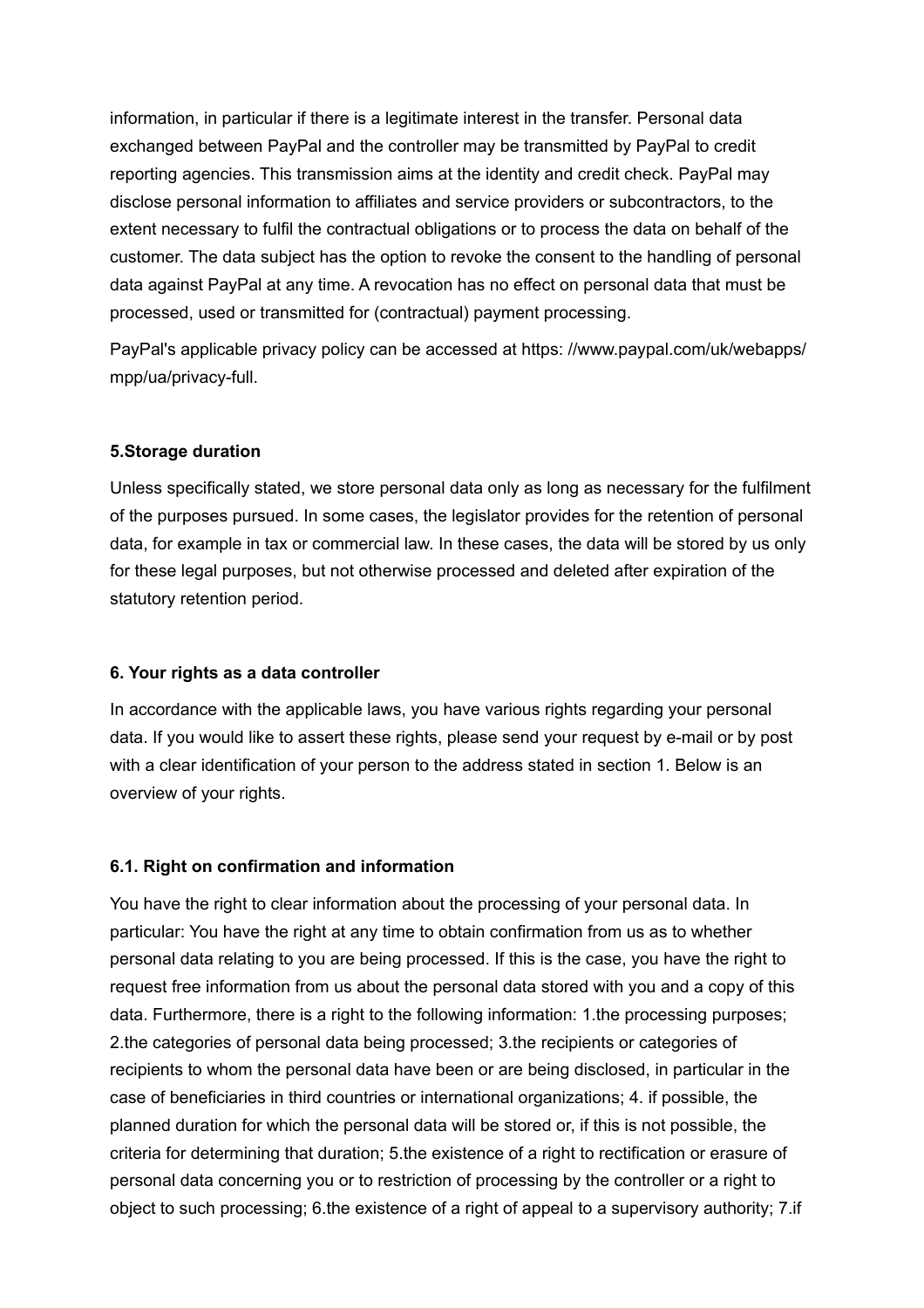the personal information is not collected from you, all available information about the source of the data; 8.The existence of automated decision-making including profiling according to Art. 22 (1) and (4) GDPR and - at least in these cases - meaningful information about the logic involved, as well as the implications and intended effects of such processing for you.

If personal data are transmitted to a third country or to an international organization, you have the right to be informed about the appropriate guarantees under Art. 46 GDPR in connection with the transfer.

## **6.2. Right to rectification**

You have the right to demand that we correct and, if necessary, complete your personal data. In detail: You have the right to demand immediate correction of incorrect personal data concerning you. Taking into account the purposes of the processing, you have the right to request the completion of incomplete personal data, including by means of a supplementary statement.

# **6.3. Request for Deletion ("Right to be Forgotten")**

In a number of cases, we are required to erase personal information concerning you. In detail: According to Art. 17 (1) GDPR, you have the right to ask us to delete your personal data without delay and we are obliged to delete personal data immediately if one of the following reasons applies: 1. The personal data are no longer necessary for the purposes for which they were collected or otherwise processed. 2. They revoke their consent, on which the processing was based on Art. 6 (1) sentence 1 a) GDPR or Art. 9 (2) (a) GDPR, and there is no other legal basis for the processing. 3.In accordance with Art. 21 para. 1 DSGVO, you object to the processing and there are no legitimate reasons for the processing, or you object to the processing according to Art. 21 (2) GDPR. 4.The personal data were processed unlawfully. 5.The deletion of personal data is required to fulfil a legal obligation under Union or national law to which we are subject. 6.The personal data were collected in relation to information society services offered pursuant to Art. 8 (1) GDPR. If we have made the personal data public and if we are obliged to delete it pursuant to Art. 17 (1) GDPR, we shall take appropriate measures, including technical ones, for data controllers, who are responsible for the personal data, taking into account the available technology and the implementation costs Process Data, informing you that you have requested the deletion of any links to such personal information or copies or replications of such Personal Information.

## **6.4. Right to Limitation of Processing**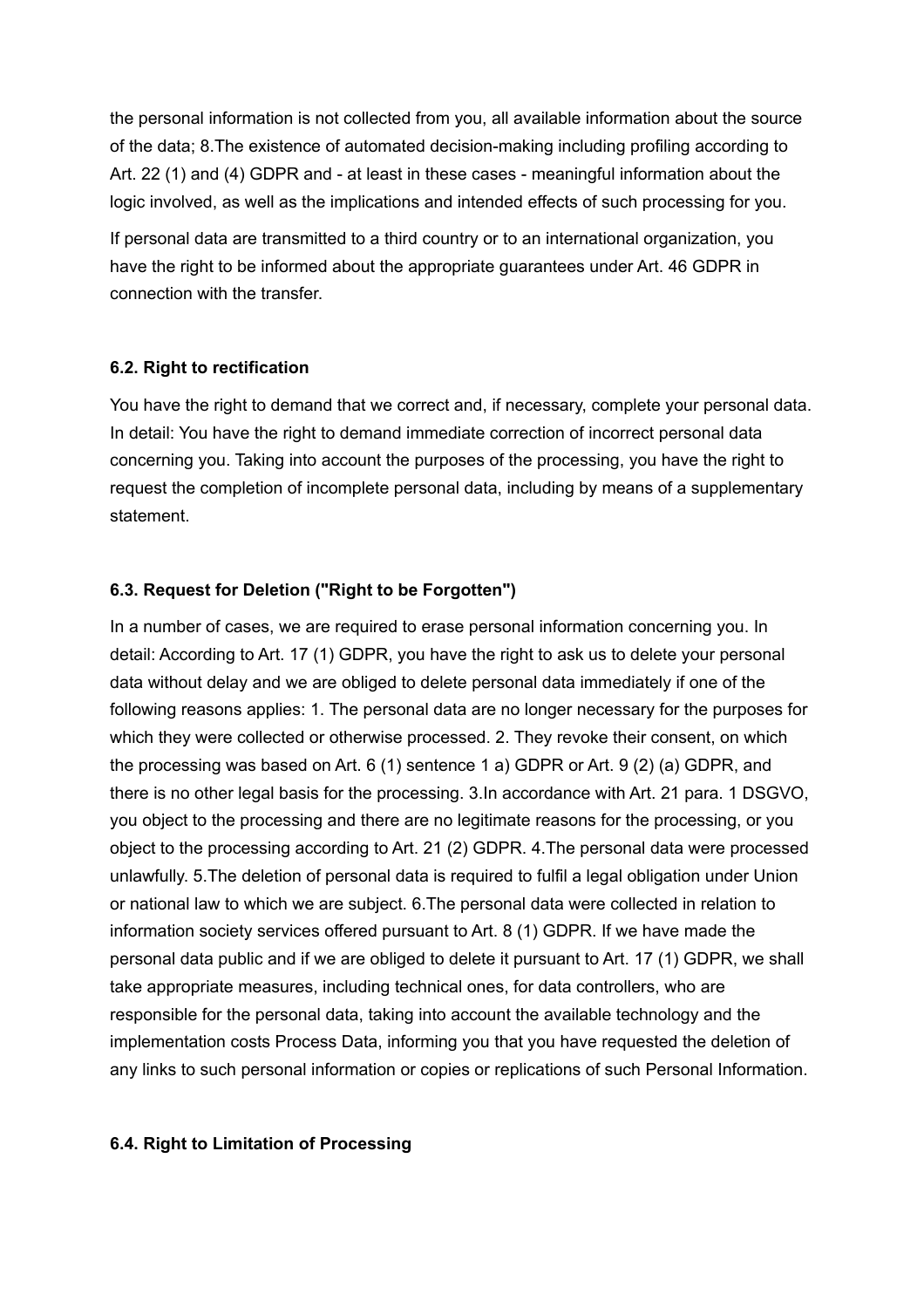In a number of cases, you are entitled to demand that we restrict the processing of your personal data. Specifically: You have the right to demand that we restrict processing if one of the following conditions is met:

1.The accuracy of your personal data is contested by you for a period of time that allows us to verify the accuracy of your personal information, 2.The processing is unlawful and you refuse the deletion of your personal data and, instead, to restrict your personal data Have requested the use of personal data; 3. We no longer need the personal data for the purposes of processing, but you need the data to assert, exercise or defend legal claims, or 4. you have objected to the processing under Art. 21 para. 1 GDPR, as long as still It is not clear whether the legitimate reasons of our company outweigh yours.

## **6.5. Right to Data Portability**

You have the right to receive, transmit or transmit any personal data relating to you in a machine-readable manner. Specifically, you have the right to receive the personal information you provide to us in a structured, common and machine-readable format, and you have the right to transfer that information to another person without hindrance, provided that 1.The processing is based on a consent pursuant to Article 6 (1) sentence 1 a) GDPR or Article 9 (2) (a) GDPR or on a contract pursuant to Article 6 (1) sentence 1 (b) GDPR and 2 .the processing is done using automated methods. In exercising your right to data portability in accordance with paragraph 1, you have the right to obtain that the personal data are transmitted directly by us to another party, as far as technically feasible.

## **6.6. Right of objection**

You have the right to object to the lawful processing of your personal data by us if this is based on your particular situation and if our interests in processing do not prevail. In detail: You have the right, for reasons arising from your particular situation, to object at any time to the processing of personal data concerning you pursuant to Article 6 (1) sentence 1 (e) or (f) GDPR; this also applies to profiling based on these provisions. We no longer process personal information unless we can demonstrate compelling legitimate grounds for processing that outweigh your interests, rights and freedoms, or the processing is for the purposes of asserting, exercising or defending legal claims. If personal data are processed by us in order to operate direct mail, you have the right to object at any time to the processing of personal data concerning you for the purpose of such advertising; this also applies to profiling insofar as it is associated with such direct mail. You have the right, for reasons that arise from your particular situation, against the processing of personal data concerning you for scientific or historical research purposes or for statistical purposes pursuant to Art. 89 (1) GDPR,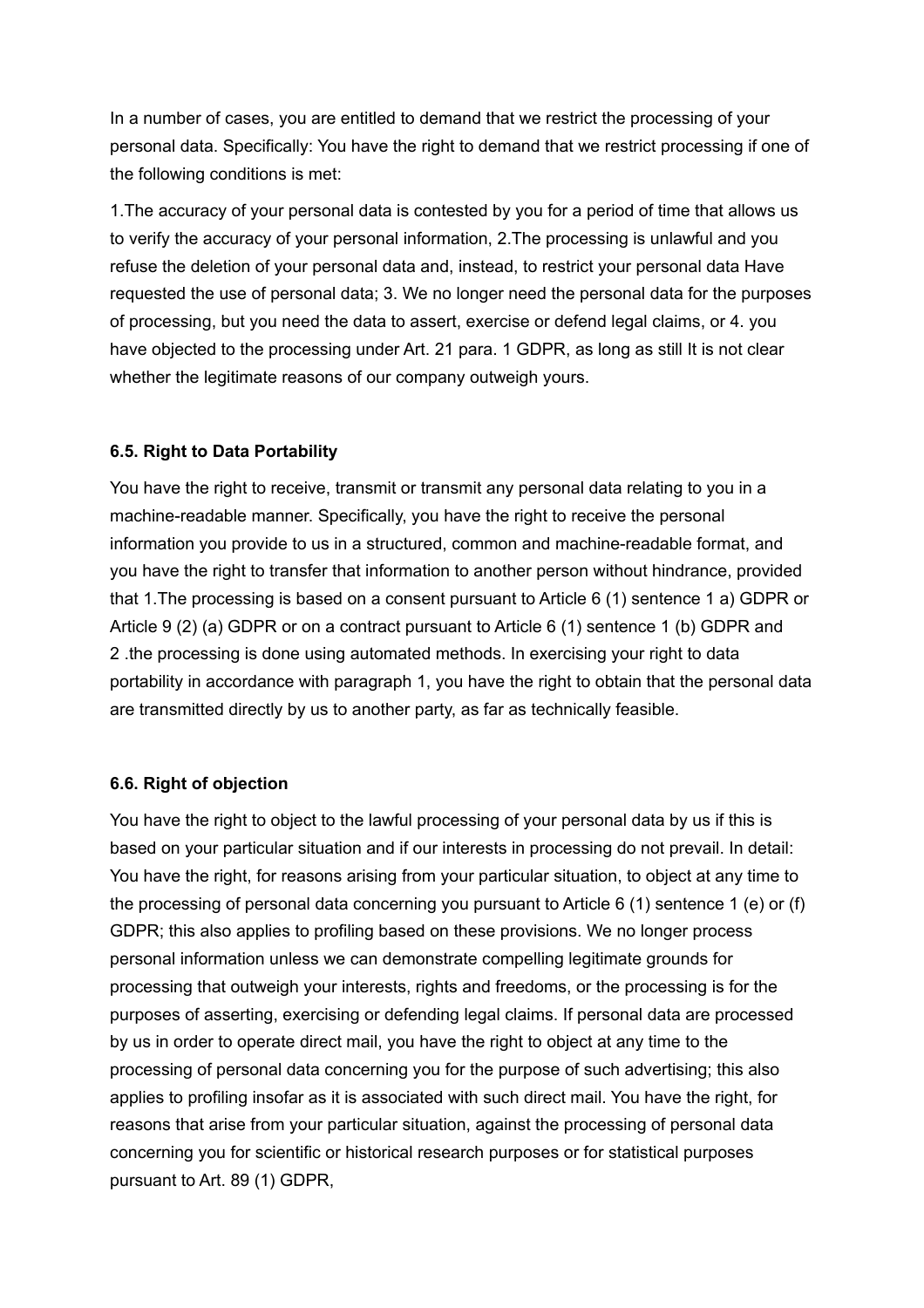Objection, unless the processing is necessary to fulfil a public interest task.

# **6.7. Automatic decisions, including profiling**

You have the right not to be subject to a decision based solely on automated processing including profiling - that will have legal effect or similarly affect you in a similar way. There is no automated decision-making based on personal data collected.

# **6.8. Right to revoke a data protection consent**

You have the right to revoke a consent to the processing of personal data at any time.

# **6.9. Right on a complaint to a supervisory authority**

You have the right to complain to a supervisory authority, in particular in the Member State of your place of residence, employment or the place of the alleged infringement, if you believe that the processing of your personal data is unlawful.

# **7.Data security**

We make every effort to ensure the security of your data within the framework of applicable data protection laws and technical possibilities. Your personal data is transmitted encrypted with us. This applies to your orders and also to the customer login. We use the SSL (Secure Socket Layer) coding system, but point out that data transmission over the Internet (for example, when communicating via e-mail) may have security vulnerabilities. A complete protection of the data from access by third parties is not possible. To safeguard your data, we maintain technical and organizational security measures in accordance with Art. 32 DSGVO, which we always adapt to state-of-the-art technology. We also do not warrant that our offer will be available at specific times; Disturbances, interruptions or failures cannot be excluded. The servers we use are regularly backed up carefully.

## **8.Transfer of data to third parties, No data transfer to non-EU countries**

Basically, we use your personal data only within our company. If and to the extent that we engage third parties in the performance of contracts (such as logistics service providers), these personal data will only be received to the extent that the transmission is required for the corresponding service. In the event that we outsource certain parts of the data processing ("order processing"), we contractually obligate the processor to use personal data only in accordance with the requirements of data protection laws and to ensure the protection